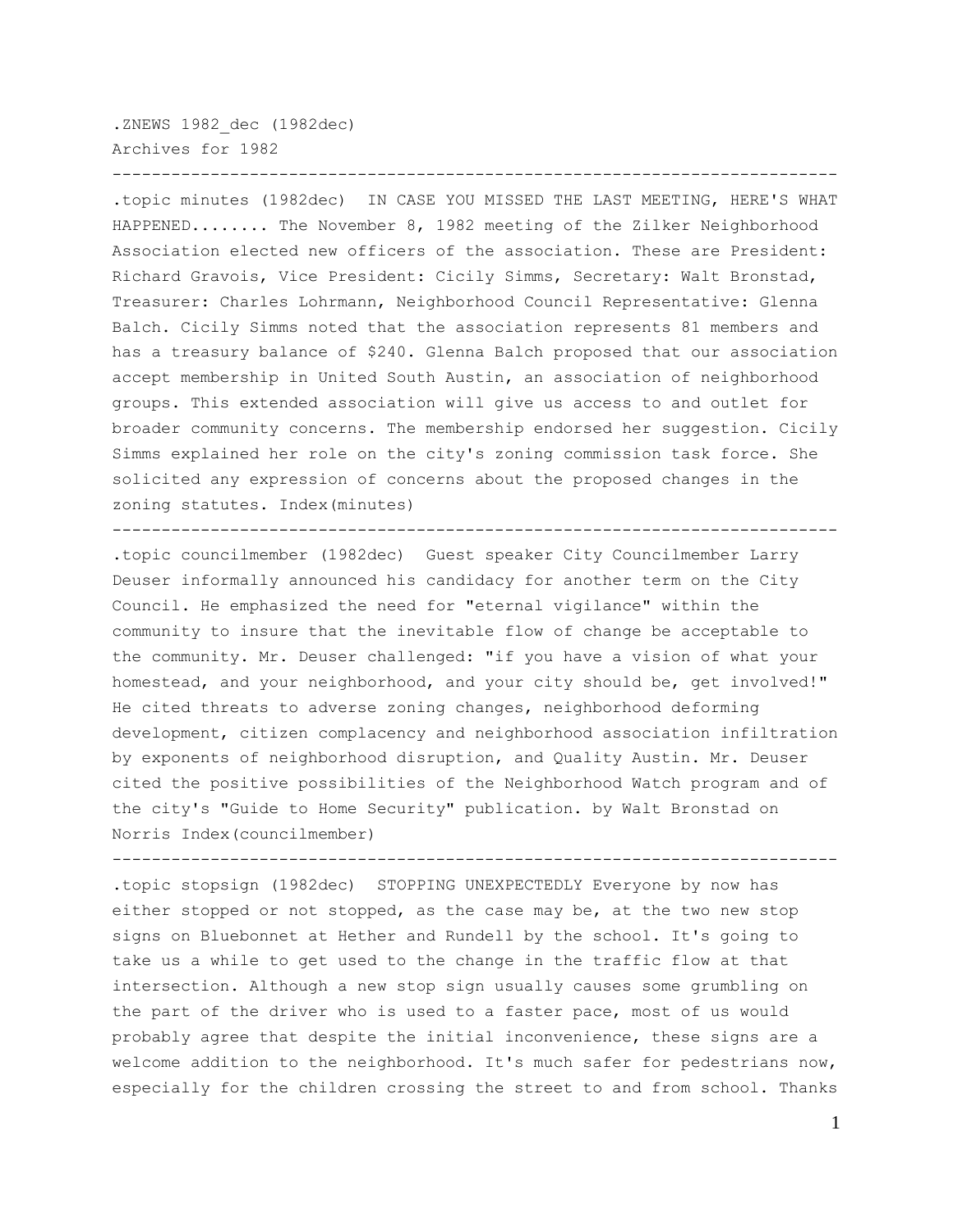to Don Bell on Bluebonnet for his work with the Urban Transportation Department in getting these signs up so quickly. Now, about the stop sign at the top of the Kinney Avenue hill.... Index(stopsign)

--------------------------------------------------------------------------

.topic anc (1982dec) AUSTIN NEIGHBORHOODS COUNCIL AUSTIN NEIGHBORHOODS COUNCIL, comprised of representatives from neighborhood associations in the Austin area, meets once a month on the 4th Monday at the Howson Branch Library Meeting Room at 7:30 p.m. Visitors are always wel- come. At the October meeting, Natalie deBlois and Karen McGraw presented the Downtown Revitalization Task Force's recommended new Central Business District Zoning. This proposed zoning, intended to replace existing zoning for contiguous 4th Height and Area District, have been presented to both the Planning Commission and the City Council for consideration. Their CBD zoning plan was depicted on a large map of the downtown area with plastic overlays added to show the concepts of the plan. Important parts of their concepts include: no height limitation of building in the CBD, the Central Business District would be only the property that is zoned as 4th Height and Area (not to include the surrounding 3rd Height and Area District), special view corridors identified to protect the view of the capitol, and a decrease of planned parking for new buildings. A major goal of this plan is to encourage a people-oriented environment as opposed to an automobileoriented environment, discourage automobile use and encourage the use of mass transit. Index(anc)

--------------------------------------------------------------------------

.topic sinclair\_black (1982dec) The November meeting featured Sinclair Black's proposal for the new city hall. His design locates the multiuse municipal complex and City Hall on four blocks at the intersection of First Street and Congress Avenue. His plan links Town Lake and the Capitol into a powerful Congress Avenue statement. Some specific urban design objectives are: complete Congress Avenue and create a great civic plaza, protect the Congress Avenue view corridor, create a significant mixed-use day/night facility in an important location in Austin for the first time, and creat a strong symbol for local government and a symbolic space to anchor the south end of Congress Avenue. The proposed new zoning ordinance was discussed at ANC request by Sally Shipman, and Smoot Carl-Mitchell outlined recent task force recommendations and future public hearings at City Council Chambers. Index(sinclair)

--------------------------------------------------------------------------

.topic censustracts (1982dec) WORK ON THE NEIGHBORHOOD PLAN Zilker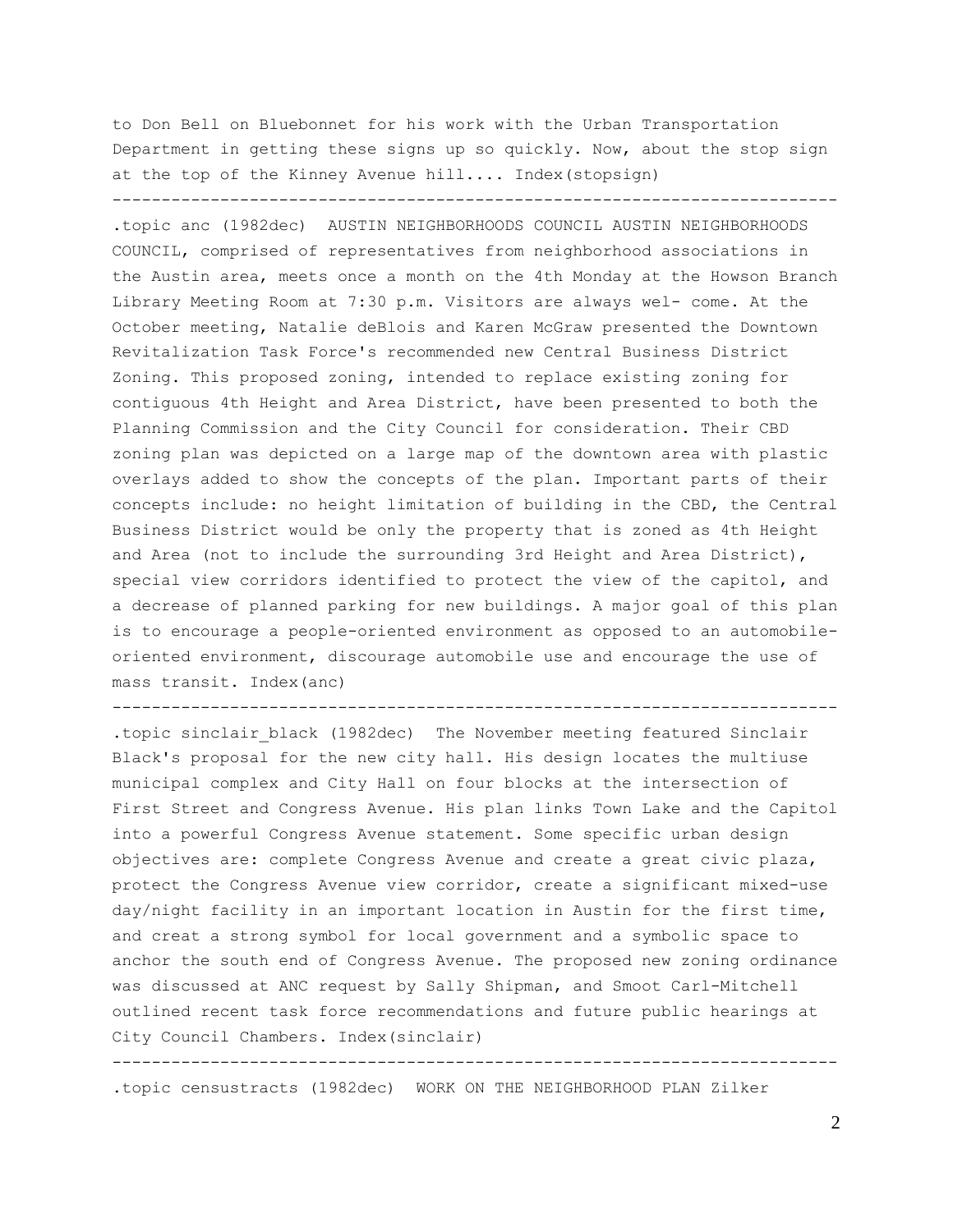Neighborhood Association has boundaries that coincide approximately with voting precincts 330 & 332 and also with CENSUS TRACTS 13.03 and 13.04. The following data was gleaned from 1980 CENSUS reports which the Planning Commission gave us. AGE GROUPING Z.N.A. Travis County 485 35958 8-17 663 71213 18-34 2675 17554 35-64 1295 106190 over64 741 30671 Median 28.7 26.6 Total 5859 419573 ETHNIC GROUPS Angle 4679 302076 Black 179 44988 Hispanic 999 72271 HOUSING Owner Occupied 1179 80733 Renter Occupied 1556 77699 Total 2735 158432 Percent owner occupied 43.1 51 Median Value 40000 Median Rent 200 Household size 2.14 INCOME Household 12600 Family 15800 Per capita 7600 There are many more raw facts that can be had which will go into building a neighborhood plan that reflects our history and that helps us with our future. Some things of interest that we can use bit that no one has taken the time to find are: 1) how many of us vote? 2) how many streets are here? 3) how many of what kinds of businesses are here? 4) how many schools, churches, ets. are here? 5) how long has all that been here? 6) how long have we been here? There are some families with 3 generations living here are there any with four? As we find out these things we will have better facts upon which to base a plan. If you know any of the above or are willing to research some or all of them please call Richard Gravois at 441-3430. Index(censustracts)

.topic history\_at\_virginia\_avenue (1982dec) CHILDHOOD AT 1610 VIRGINIA AVENUE In 1875, Lucy and Isaac Van Zandt Davis, the owners of 49 acres of field and pasture in South Austin including the Virginia Avenue area, contracted a carpenter to build the house now standing at 1610 Virginia Avenue. The house is currently owed by the Cater Joseph family and is referred to by the Heritage Society of Austin as "Wisteria." The total cost to the Davis family, including labor and materials, was \$1155. The 22" thick stone walls were built of hard-rock quartz which was quarried at Oak Hill, and all the doors were built with transoms. In 1893, the Griffin family bought the property, and sold it to my grandfather, George P. Kinney, in 1916. The price he paid for the house and property was \$7,500. That same year, George P. Kinney undertook an extensive remodeling project on the house which included the addition of the two-story front porch and a frame two-story addition at the rear of the house. Thus the Kinney occupancy of 1610 Virginia began in 1916, and the Kinney family maintained possession of the property for the next 50 years. I remember the lovely lavender wisteria that snaked and curled around the trunk of the huge live oak tree in the front yard and draped lazily from the lower branches. But

--------------------------------------------------------------------------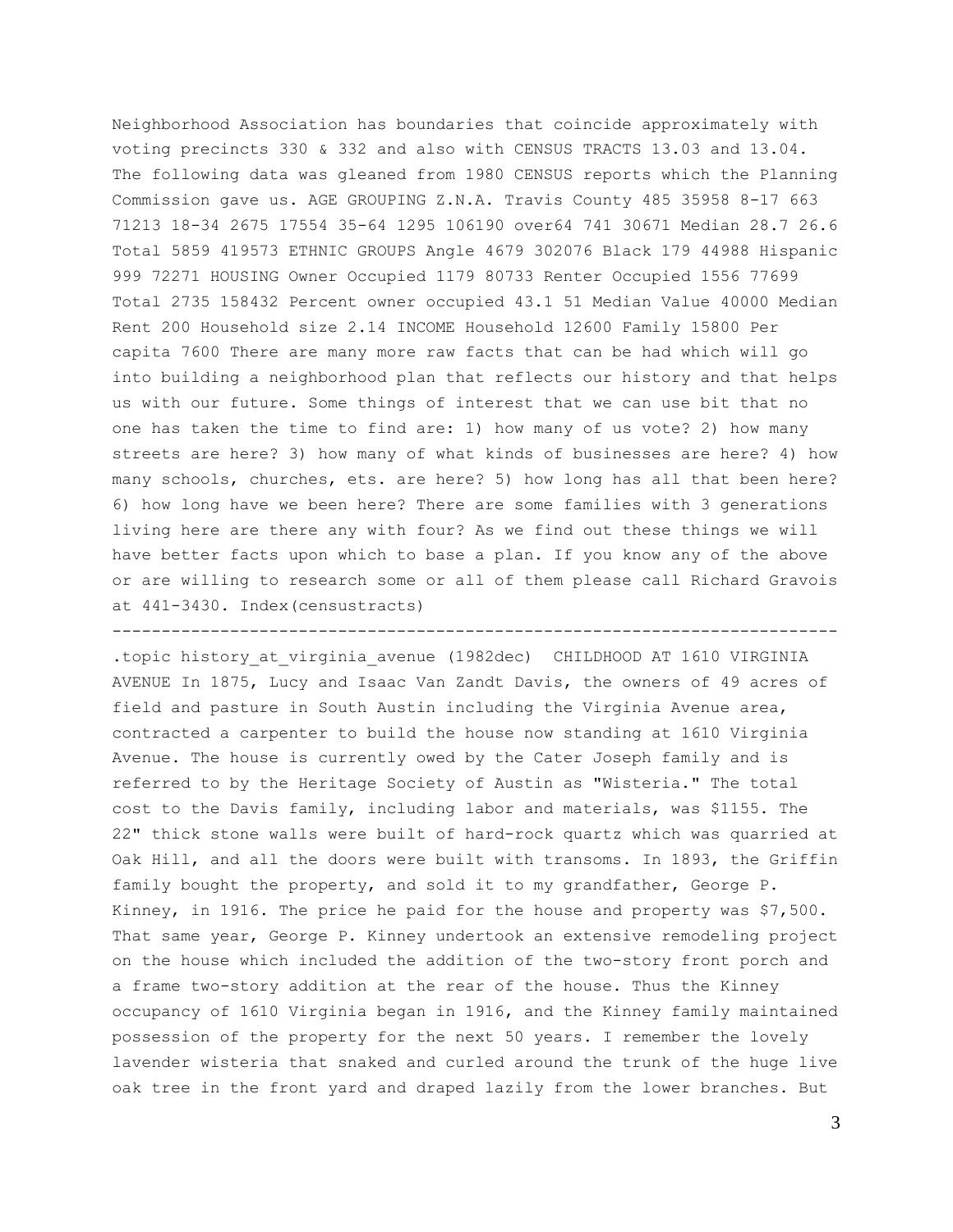when I lived there, from 1946 to 1966, the residence was not named after the vine; then the stone still retained its natural color and the place was simply the Kinney Home. One thing about the house that I remember with particular fondness is the safe feeling I always felt while I lived within the sanctity of those massive stone walls. Whenever there was a tornado warning, some of the neighbors would scurry over to our house so they would be safe from the storm. Of course then it would develop into a party and everyone would forget all about the storm, and sometimes some of the folks would end up staying all night. I always felt safe in that house, and proud of it, too. And the upstairs sleeping porch-how wonderful it was to sleep on that porch! We always slept there, even in winter. It was only screened in, but we had lots of warm quilts and blankets. I remember how on cold nights all of us kids would stand right inside the door that led out to the sleeping porch and gather our courage to make that frantic, barefooted rush to the beds. The porch floor would be icy cold and the sheets, too, for a minute or so. But then our body heat would warm up the bed and we'd be just as comfortable as could be, all snuggled up looking out through the trees into those cold, starry nights. And although some people thought it was unhealthy, we hardly ever had colds. I think it was because we breathed in all that cold, fresh air instead of old heated-up inside air that kept in the germs. Another thing that helped us stay healthy (though at the time I considered it a terribly unjust system of forced labor) was working in the big garden on the north side of the house where now there is a swimming pool. I must have spent a full 1/3 of my childhood pulling nut-grass in that garden. And no matter how much we'd pull, the next week there would be twice as much there again. My dad, Girard Kinney, Sr., would stand out there without his shirt and drink his beer, and lecture us on the merits of doing a job right. Of course he worked hard too, and he'd show us about digging way down to get the nut out, not just breaking the grass off the top. I think there may be something metaphysical about nut-grass, but the ground would get sunbaked and rock-hard, and I never got really good at getting the stuff out-my heart just wasn't in it. When we weren't working, we'd take what money we'd earned or begged from mother (Cleora Kinney) and we'd walk up to the "little store" at Kinney Avenue. I'm not sure what the building is used for now, but then it was a neighborhood center of activity. I'd walk up there to get something for mother and buy a BabyRuth dr something with the change. Of course, I'd have to eat whatever it was on the way back in order to get rid of the evidence. Or if we didn't go to the little store

4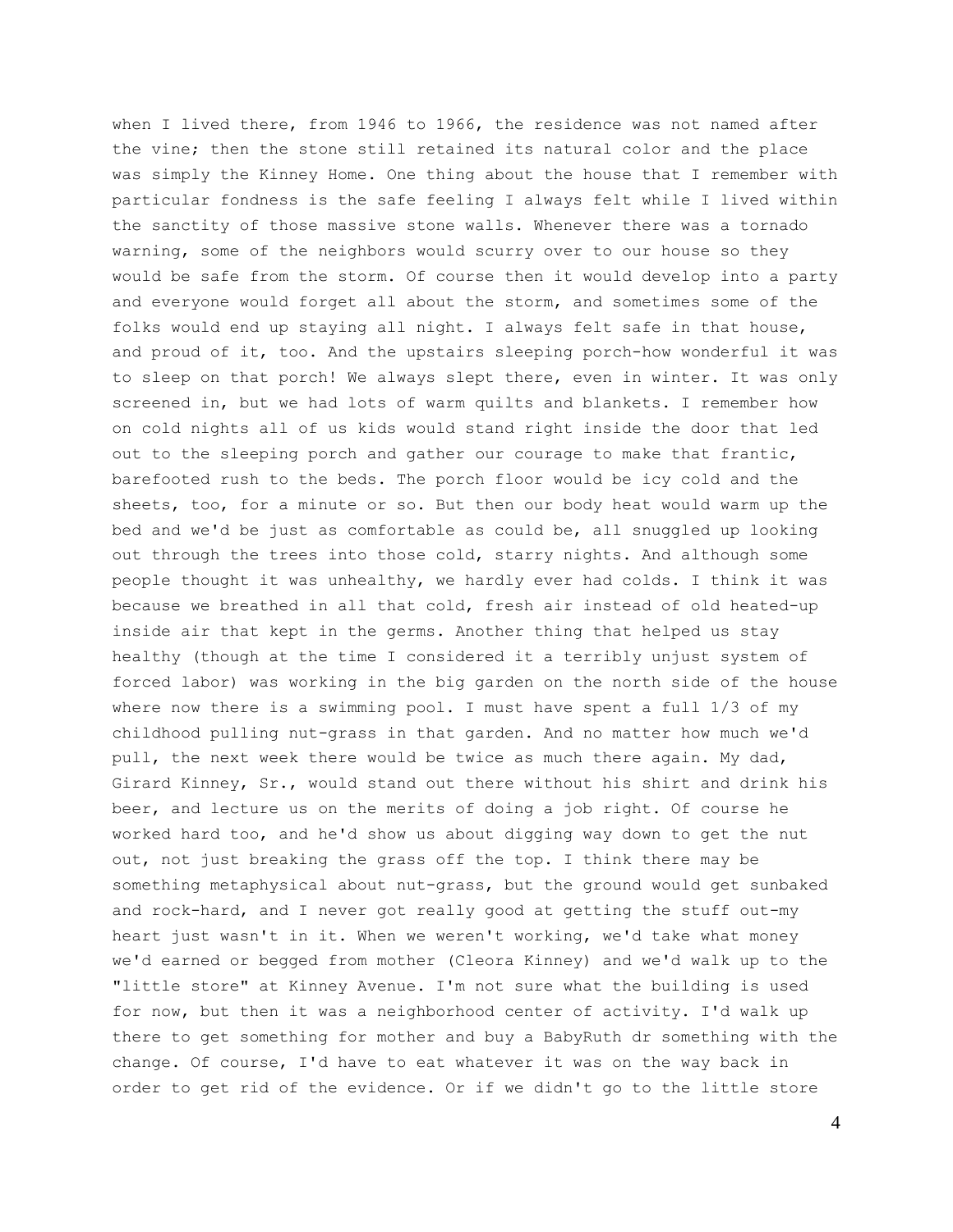and it was summer, we'd walk to Barton Springs through the woods east of Robert E. Lee Road. There would always be millions of stickers in the field just before the east entrance to Bartons, and one of us would always have left our shoes at home and have to be carried over the sticker patch. Something else that was a constant source of excitement at the Kinney Home was the rabbit pen in the backyard. The bucks were kept in hutches, but we built a really nice natural-habitat pen for the does and babies. First we dug an  $18$ -inch deep trench around the perimeter (about 30' x 30'). Then we laid long cedar posts lengthwise in the trench, end to end, to staple chicken wire to. Next we put the verticle posts in, stretched the wire, stapled it to the posts in the bottom, and finally filled back in the trench with rock and dirt. The pen held the rabbits really well, usually, but at times they'd dig out anyway, no matter what we did. Inside the pen, the rabbits had it made. They had a nice water pond and countless holes with a labyrinth of interconnecting tunnels all over the place. When the baby rabbits were born, there would often be thirty or forty furry black, tan, grey, and spotted puffs of energy popping up and down all over the pen. It was great fun trying to catch them, although we were supposed to leave them pretty well alone. I think the rabbit pen was built in about 1956, when I was ten. There are many more stories about my life at 1610 Virginia Avenue, that truly reflect the changing of the times, and I'm sure the current residents have stories of their own that would also be interesting to hear. But one thing remains constant amid the myriad of changes that inevitably accompany the passage of time: those stone walls will be there, essentially unchanged (except for the paint), to challenge the imagination and enlist the respect of many generations to come. by George E. Kinney Index(history)

.topic zoning (1982dec) ZONING ORDINANCE Austin's current zoning ordinance was adopted in 1931 to match the 1927 city plan. At that time Austin had a population of 50,000 and was 30 square miles. Austin's proposed new zoning ordinance was contracted for in 1979, already 3 years in progress. Austin now has a population of 372,000 and is 130 square miles. Approximately 60 public hearings have been held on this ordinance. Due to the last minute effort from "Quality Austin," an organization supporting development, to have the proposed ordinance scrapped (they bought full page advertisements in the Austin American Statesman entitled "WARNING" which turned this ordinance into an emotional issue for folks who had not read the ordinance), the planning commission appointed three

--------------------------------------------------------------------------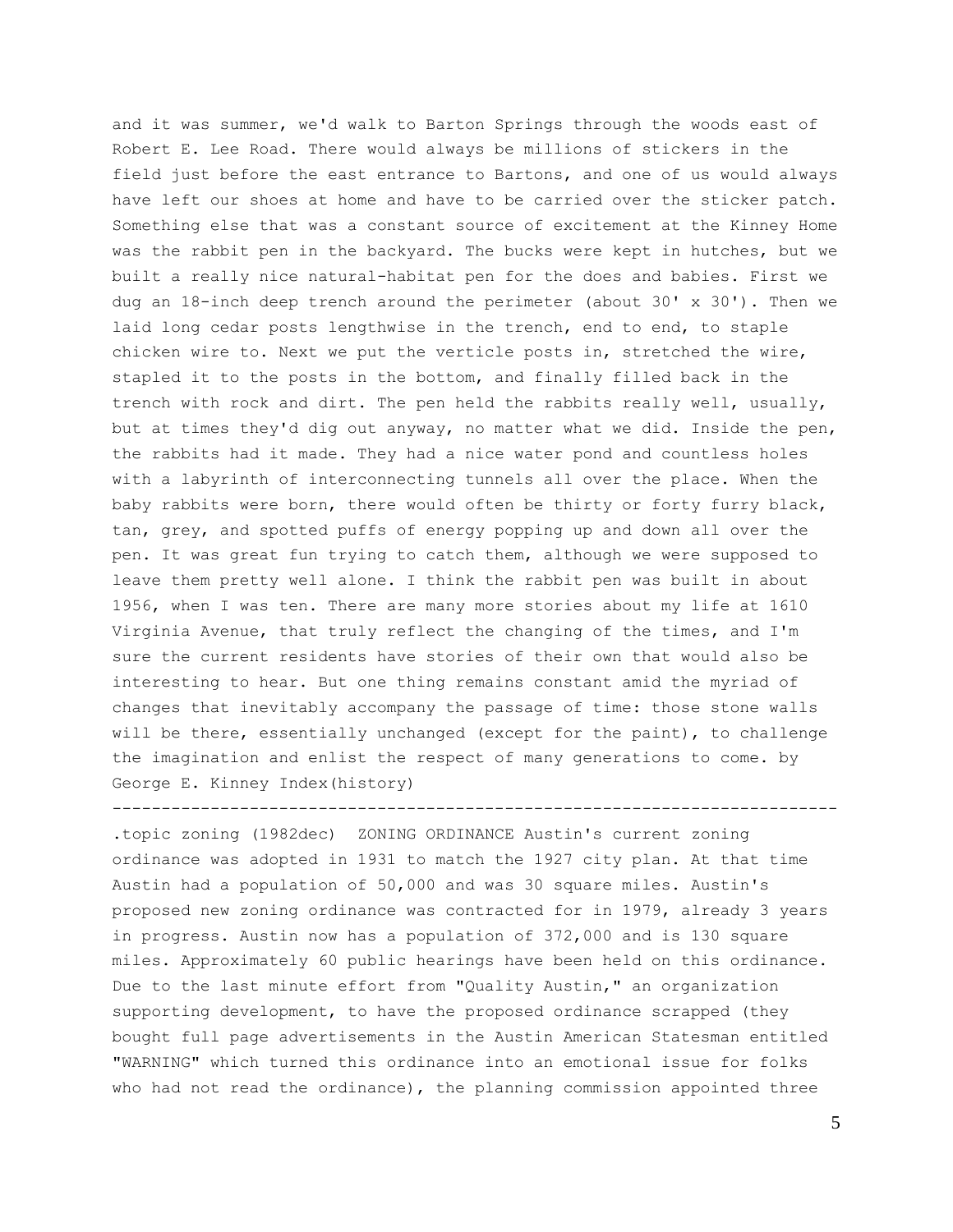task forces: residential, commercial and procedural. Cicely Simms, ZNA vice-president was on the residential task force. Some compromises were made, but the residential section of the ordinance mostly remains as written. The task force was scheduled for 8 hours a week for 6 weeks-lots of work! Thank you, Cicily! The commercial task force had different results, we understand. That group of people tore the commercial ordinance section of the zoning ordinance apart and have re-done it with many changes. One change is recommending that the Central Business District be expanded to cross Town Lake. That could put downtown in our neighborhood. Two public hearings on this ordinance are scheduled at city council chambers in December: December 2 and December 16. If you can help, speak or write letters, please do. For more information, call Richard Gravois at 441-3430 or Glenna Balch 442-0554. Index(zoning) --------------------------------------------------------------------------

.topic usa (1982dec) UNITED SOUTH AUSTIN UNITED SOUTH AUSTIN, a new group composed of representative from neighborhoods, civic clubs, and other organizations in South Austin, approved and adopted its Bylaws on November 10, 1982. More time was spent on Section 5(c) of the Bylaws which stated: The Corporation will not formally adopt an official position or undertake any action without the approval of 60% of the members present at the meeting. After earnest discussion and several votes, the "60% " was changed to "100%." Organizations that have been represented at the meetings include: Becker Area Community Organization Bouidin Creek Neighborhood Association Nuckols Crossing Neighborhood Association South Austin Civic Club South Austin Multi-Purpose Center South Austin Neighborhood Council South First Street Coordinating Council South West Austin Neighborhood Association Southwood Neighborhood Association Zilker Neighborhood Association inwood The Inwood Hills Food Co-op has gone out of business. It was started by Mrs. Maren Hicks, 2305 Wilke, managed by her (she bought and sold the food), and most of the time she delivered the food via her bicycle. It all began about two years ago when Maren discovered that the Yellow Rose Cooperative Warehouse, (located at the time on South Lamar next to Kenpo Karate) offered bulk food at extremely low prices. But, to shop at Yellow Rose, she had to buy in large quantities: 5 Ibs. of cheese, 50 Ibs. of oatmeal, 60 Ibs. of honey. etc. So Maren approached her neighbors and friends in the Zilker and Barton Heights area with the idea of forming a food co-op. She said we could receive high quality, nutritous food at the lowest cost. And she said she would do the shopping! 1 How could we turn her down! Eventually Maren's